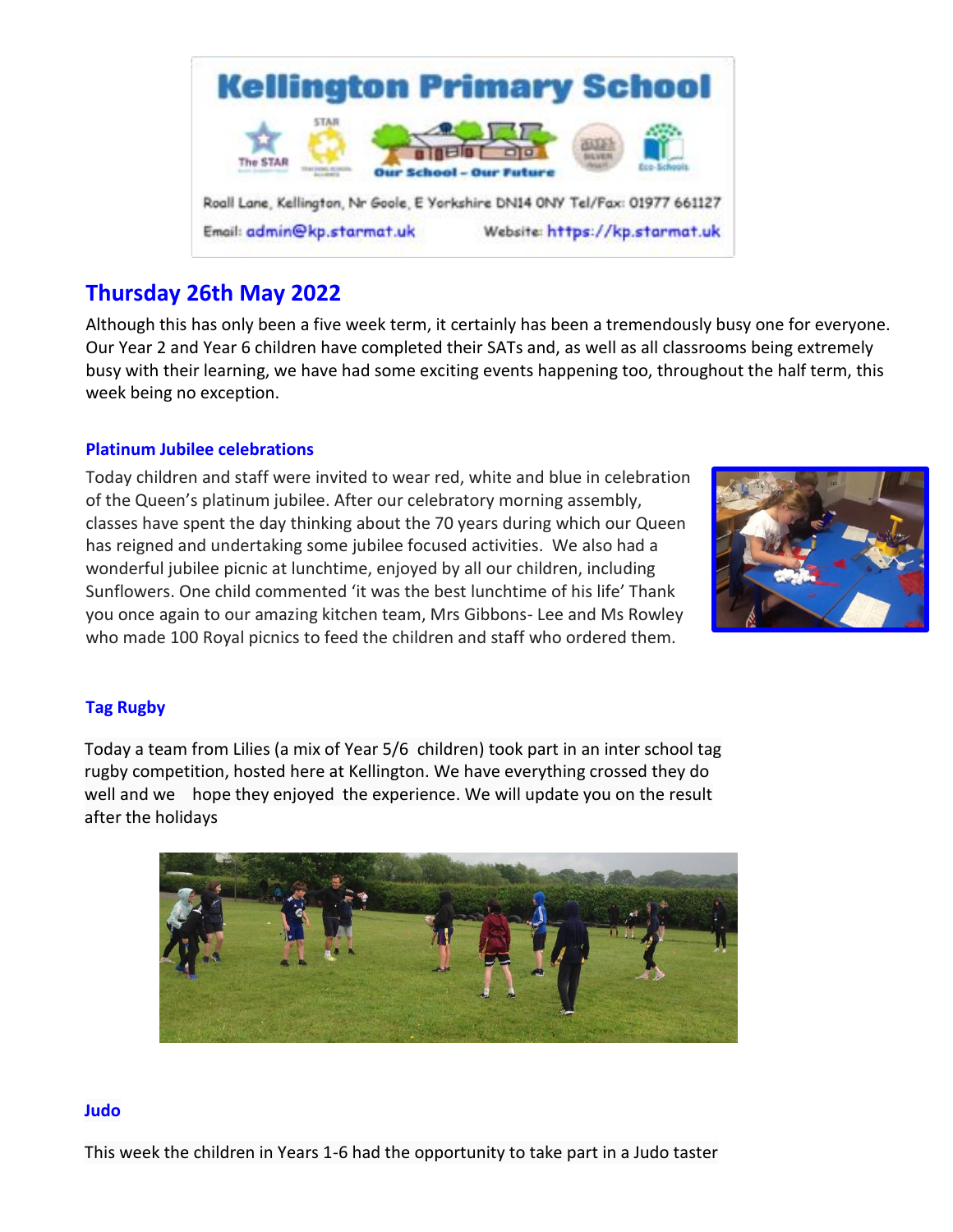session. They all had fun and hopefully some of them may now be keen to give this sport a try out of school. There definitely looked to be some talent on the mats on Tuesday morning. Your child is now entitled to a free introductory session at [www.hajimejudoclub.com.](http://www.hajimejudoclub.com/) Please just visit the website to find out more





#### **Year 6 end of SATS sleepover**

At the end of Sats week our Year 6s returned to school on the Friday evening, for an activity evening and a sleep over in the school hall. After a supper of pizza and ice cream the children undertook various activities including a campfire where they toasted marshmallows. Once settled in their sleeping bags on the hall floor, it was time to watch a movie on the huge inflatable movie screen. …..and then surprisingly they all slept!!! After not too an early a start, bacon sandwiches got them ready for their day ahead, once collected by parents at 9am. They were perfectly behaved and it was a pleasure and a privilege to watch the positive and caring interactions between this cohort of children.





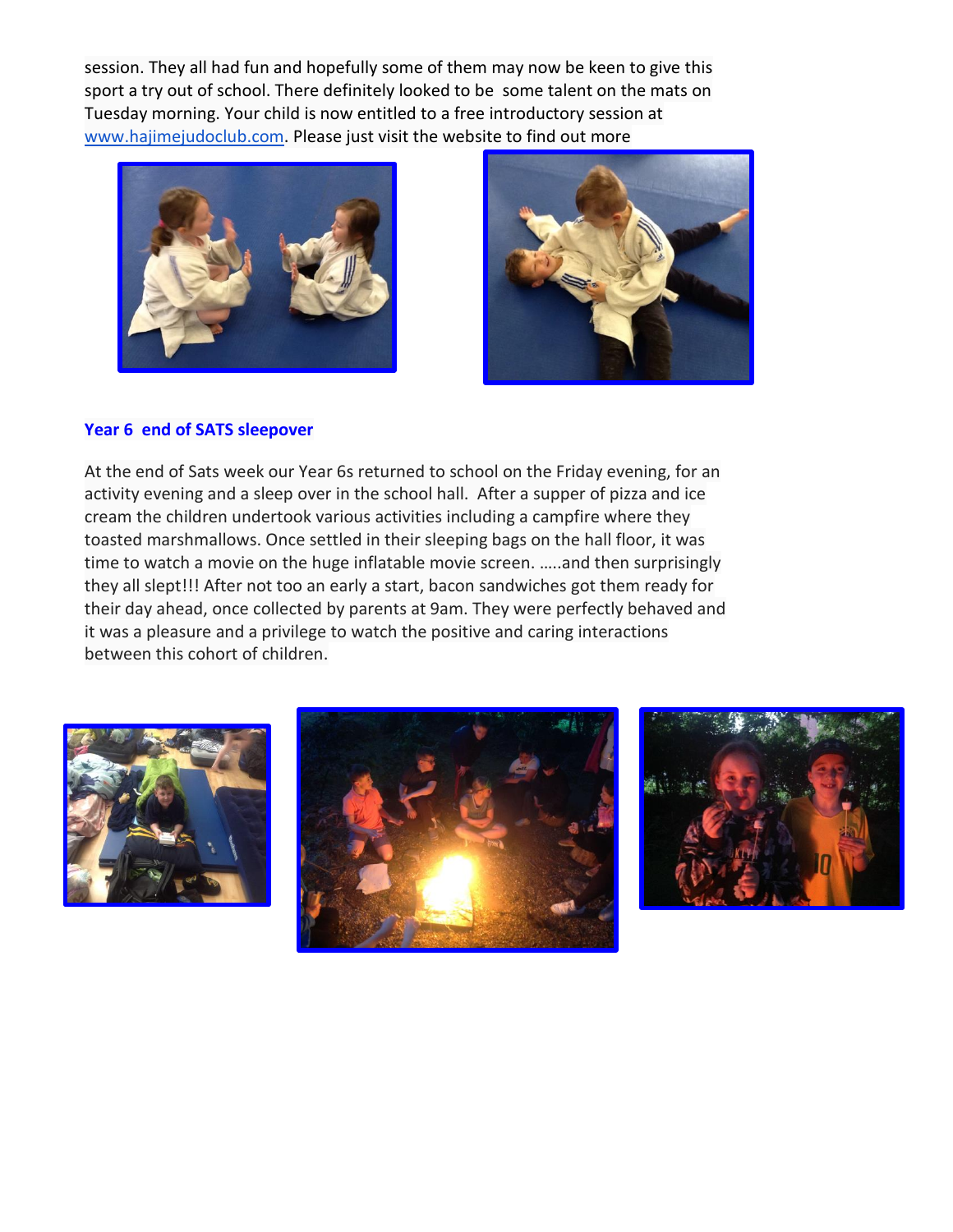#### **Reading**

This week another four children received their book from our book vending machine; Thomas, Sophie, Lillian and Reggie. If your child reads to you or has read independently and this activity has been recorded signed by an adult in the child's reading record x **5 times during the week**  their names will be put into a hat to be drawn to receive a book from the book vending machine. Happy reading





# **Jubilee Coffee Morning**



# **Kellington Village Hall, Saturday 4th June 10am -1pm**

Raffle, refreshments, tombola and craft stalls

# **There will also be a display of memorabilia celebrating the last 70 years, please bring your own photographs and mementoes.**

All welcome

#### **PTA**

Our PTA will be selling ice lollies at the end of school today and subsequent Fridays until the end of the summer term. They will stand outside the car park gates and the lollies are 50p. We will let you know if they are **not** going to be there.

On **Saturday 16th July between 11am -2pm** they will be running **Kellington School Summer Fair.**  They have lots of exciting plans which we will be sharing with you shortly however please save the date. We are hoping we have a good turn out and the invitation to attend is open to our wider school community, within the villages our school serves and our children's family and friends. We will share more details with you after half term.

If you have any ideas, suggestions or wish to get involved and help beforehand or on the day please contact the PTA through their facebook page or the school office. Also if you or anyone you know would like to have a stall at this event, let them know. We are hoping for fine weather and a real community event with entertainment, food, stalls and lots of activities for the children.

#### **Summer uniform**

As the warmer weather approaches please can we ask that you always send your child to school with a coat, so they are not caught out when we get a summer shower.

We are happy for school uniform summer dresses to be worn or grey shorts as the days warm up,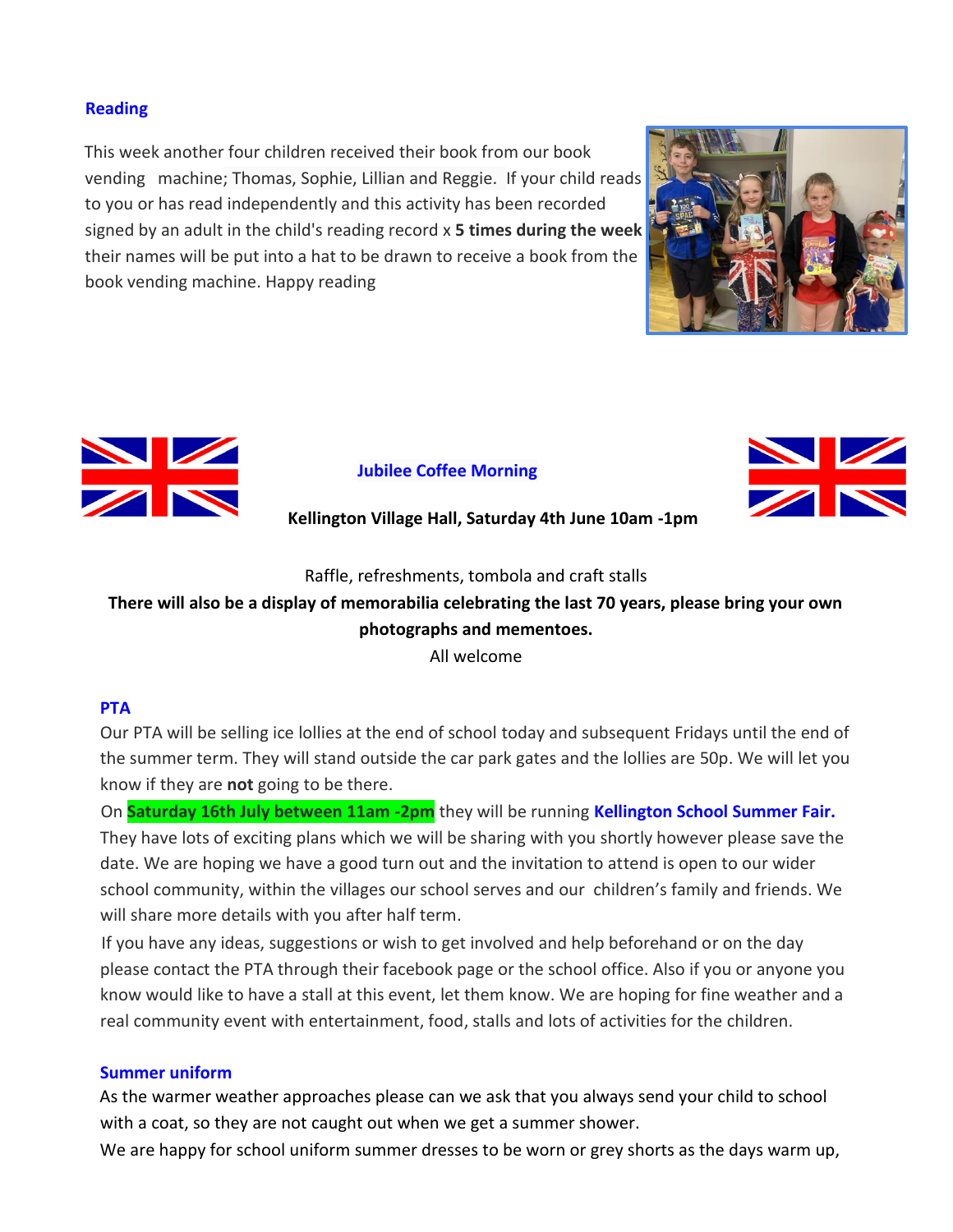should children wish. Please could children also bring their water bottle to school each day and a sun hat to protect them when the temperature increases. Please can you also apply sunscreen at the start of the day so children are protected throughout the day. If your child needs to reapply their sunscreen throughout the day please speak to your child's class teacher

#### **Covid 19 and other illnesses.**

Unfortunately we have had a few cases of Covid that have affected families this week. We do hope that everyone gets better soon and are able to enjoy the holidays. . Please, if your child shows any signs of the covid virus (**A new, continuous cough, or a high temperature, or a loss of, or change in, their normal sense of taste or smell)** it is important that they do not attend school, as with any other illnesses, until they are well. We do also have chickenpox within school at the moment.

# **STARS OF THE WEEK Sunflowers - Charlotte W Daffodils - Harley Roses - Harry P Tulips - Emily H Lilies - William**



#### **STAR OF THE HALF TERM**

- **Sunflowers Jacob G**
- **Daffodils Jack**
- **Roses - Imogen**
- **Tulips - Tia**
- **Lilies - Willow**



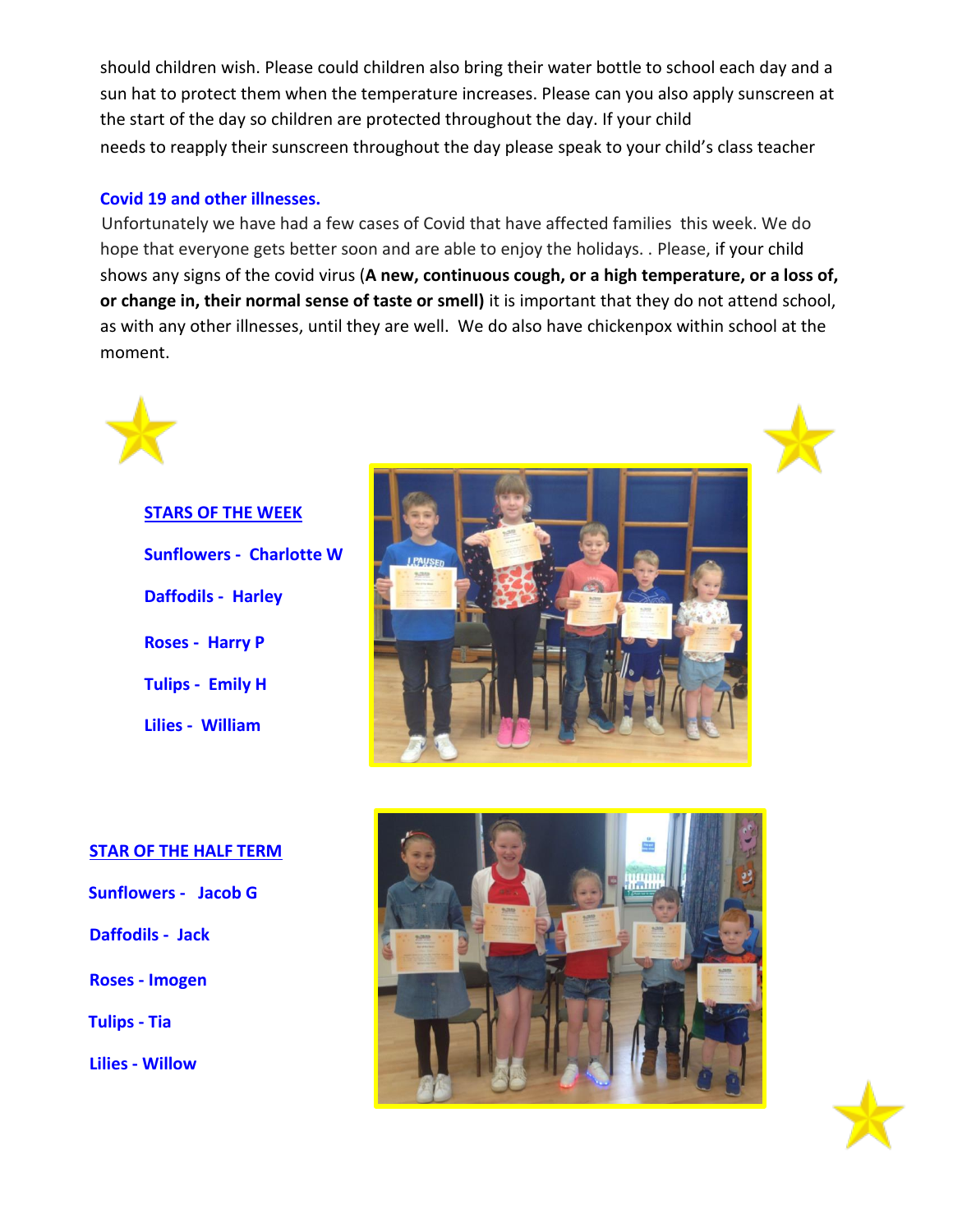#### **Houses**

The winning House this week is Manor

The winning House this half term is Roall

#### **Attendance**

**Please continue to ensure that your child comes to school everyday that they possibly can**. We are working extremely hard to enable all the children to not be disadvantaged by their lost learning due to the issues over the last 18 months and therefore they need to be here, in school, for us to be able to support them to be the best they can be .

Please can I remind everyone to inform us promptly if your child is absent from school, we do need a message via telephone or email as early as possible, by 9.30 am at the latest, however sooner is preferable. If we do not hear from you we have a duty of care to make contact to establish where your child is. We will keep ringing you until we get a reply. If we don't get a reply we could have to report your child as a missing child.

We know this is sometimes difficult but whenever possible please try and make any appointments outside of school hours, or at the beginning or end of the school day.

**Attendance this week -has dipped again ….let's hope in the last term we can get it up to 96%**

**Lilies 91.98% Tulips 87.79% Roses 96.08% Daffodils 84.54% Overall 90.66%**

**We need children to be in school everyday they possibly can please. Please do not take your child out of school unless it is absolutely necessary. Everyday of learning that they miss is vital to their education journey, it is often hard for many children to catch up.** 

#### **Free School Meals**

If you think you may be entitled to Free School Meals please do contact the school for further information on how to check your eligibility and apply. Even if your child is in KS1 and is currently receiving a universal free school meal, if you are eligible for FSM it is really important that you apply, as there are still additional benefits for your child.

#### **Help needed**

We have some picnic benches on the playground that are looking and feeling a little sorry for themselves. They need a bit of a makeover. Have any parents or friends of KPS got a little spare time and energy to help with this project? They are too good to go, but not at their best, bless them, at present. If you can lend a hand in sprucing them up, please contact the school office.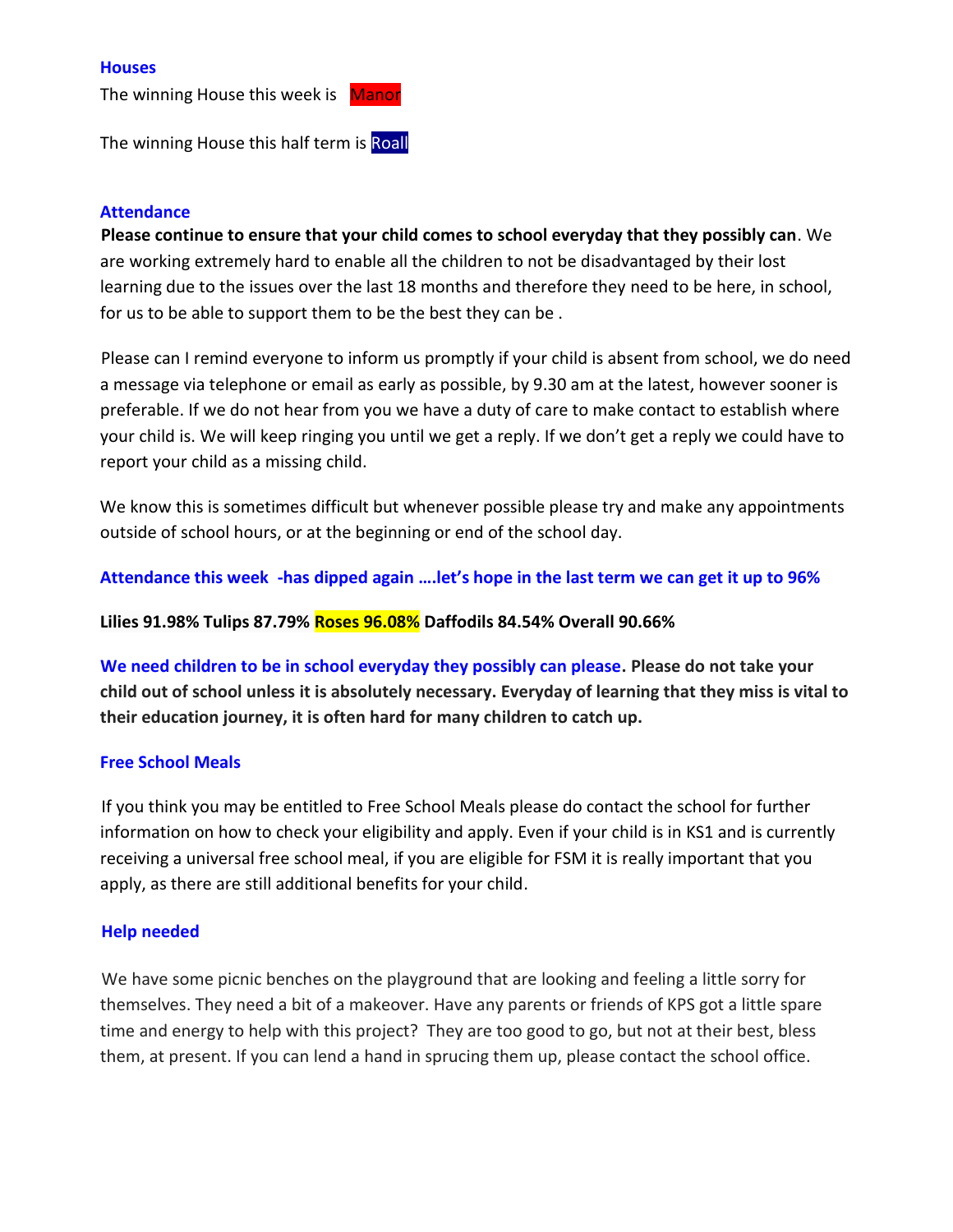#### **Vacancies**

#### **STARMAT Executive chef**

# [https://web.starmat.uk/wp-content/uploads/2022/05/Advert-for-Trust-Exec-Chef-](https://web.starmat.uk/wp-content/uploads/2022/05/Advert-for-Trust-Exec-Chef-May-2022.pdf)[May-2022.pdf](https://web.starmat.uk/wp-content/uploads/2022/05/Advert-for-Trust-Exec-Chef-May-2022.pdf)

**Please see our school website https://kp.starmat.uk/ for any vacancies we have within school or the STARMAT website for local school vacancies<https://web.starmat.uk/vacancies/>**

#### **Dates for the Diary**

**Friday 27th May - Inset day -School closed to children**

**Monday 6th June - School reopens for the final half term of the** 

#### **academic year.**

 **Friday 17th June 2pm-** Sports day (Sunflowers 11am)

Monday 20th June - **4.45pm** Evening meeting for parents of children

starting Reception in September

**Wednesday 22nd June 2pm** - Reserve Sports day (Sunflowers 11am)

**Friday 24th June - Daffodils' Class Assembly** - 9am Parents welcome

**Friday 1st July** - **Roses' Class Assembly** - 9am Parents welcome

**Week commencing 4th July** Specific activities for Year 6 children - details to follow

**Friday 15th July -**

**Transition morning** for the whole school - an opportunity for the children to meet their new teacher. **Reports** home to parents

**Saturday 16th July 11am-2pm Kellington PTA School Summer Fair** Please come and support us.

**Tuesday 19th July - 2pm and 6pm** Lilies end of year production

#### **Friday 22nd July**

**9am** End of year assembly

**3.15pm** School closes for summer holidays